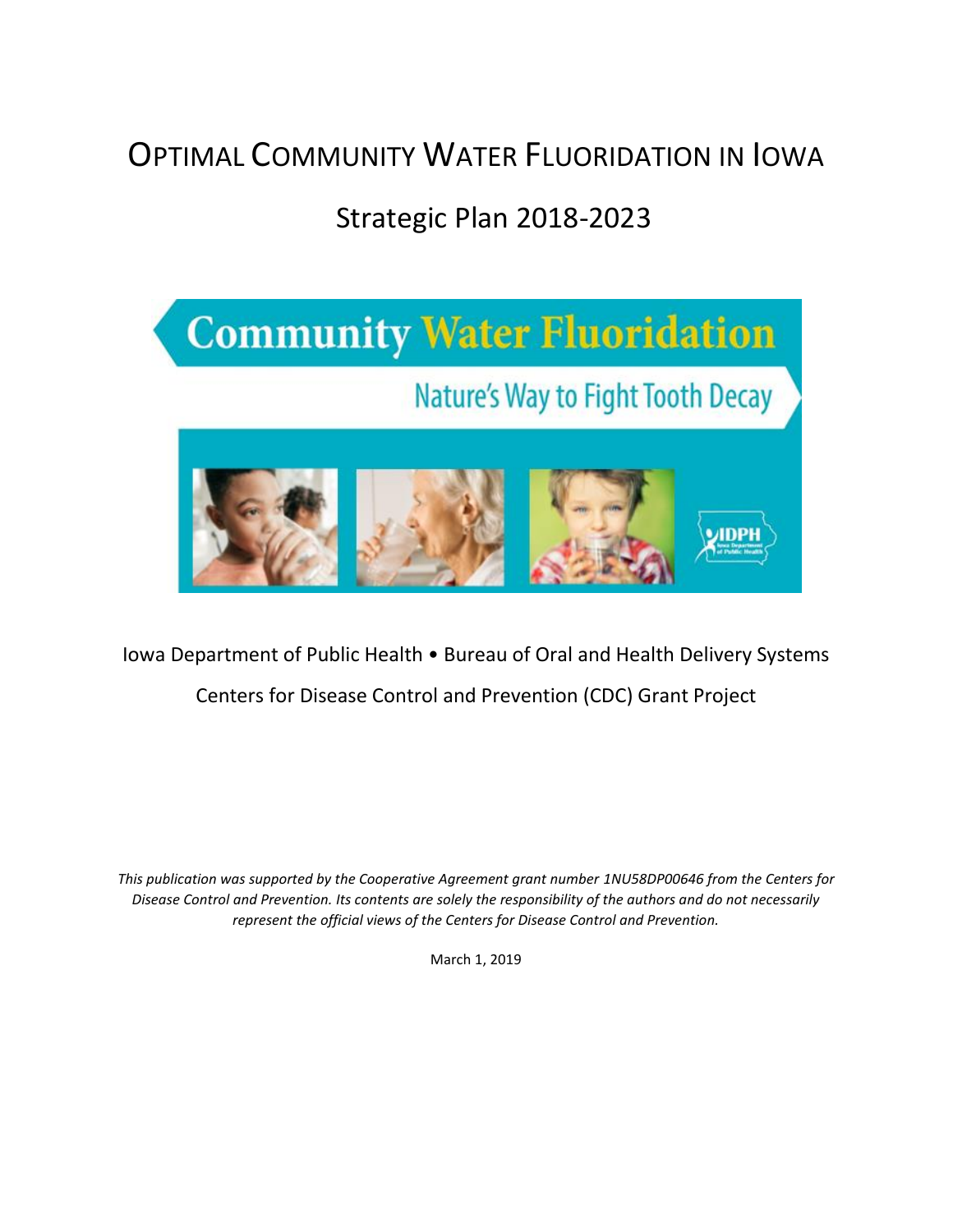## Introduction

Community water fluoridation (CWF) is the adjustment of natural fluoride levels in drinking water to a level that is recommended for the prevention of tooth decay. This public health intervention has been proven safe and effective, and has been named one the 10 greatest public health achievements of the 20<sup>th</sup> century by the Centers for Disease Control and Prevention. It has been shown that CWF prevents approximately 25% of tooth decay for all, regardless of income, education, or place of residence.

This CWF State Strategic Plan 2018-2023 outlines focus areas that will help increase the number of Iowans that have access to optimally fluoridated water. It was jointly developed by representatives from American Water Works Association – Iowa Chapter, Delta Dental of Iowa Foundation, Iowa Association of Water Agencies, Iowa Dental Association, Iowa Department of Natural Resources, Iowa Department of Public Health, Iowa Public Health Association, Iowa Rural Water Association, Local Public Health Services, State Hygienic Lab, University of Iowa College of Dentistry, and Washington County Health Department.

Iowa's CWF State Strategic Plan aligns with the following state and national goals and objectives:

#### Healthy People 2020:

Oral Health Objective 13: Increase the proportion of the U.S. population served by community water systems with optimally fluoridated water.

#### Healthy Iowans 2017-2021:

Lack of Oral Health/Dental Services Goal #1: All Iowans will have access to optimally fluoridated water.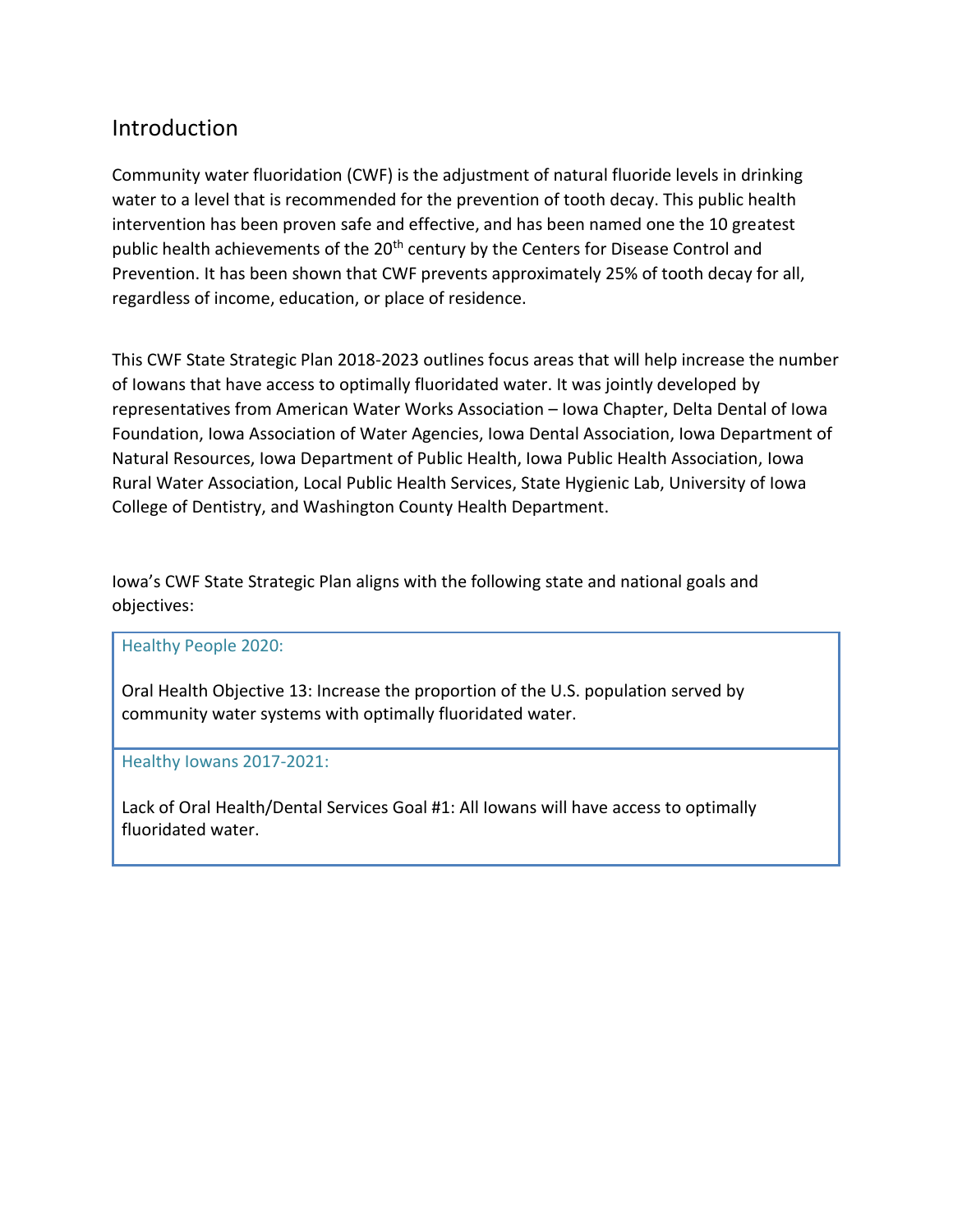## Outcome Measures 2018-2023:

- 1. Increase the proportion of Iowans with access to optimally fluoridated water by 10 percentage points (64% to 74%).
- 2. Decrease the number of non-fluoridated water systems serving more than 1,000 people by 10 (70 to 60).
- 3. Increase the proportion of water systems submitting monthly reports to the Iowa Department of Public Health by 11 percentage points (89% to 100%).

### Focus Area 1: Partnerships

#### *Collaborate with partners to support expansion and sustainability of the state's Community Water Fluoridation (CWF) program*

Strategies & Activities:

- Convene and lead a CWF Advisory Committee to develop and monitor strategies
	- o Strengthen existing partners and recruit new partners to participate in the advisory workgroup
	- o Conduct quarterly in-person and/or virtual meetings
	- o Meet one-on-one with advisory committee members to seek specific input on state strategic and communication plans
- Seek new partners to increase program awareness and support
	- o Collaborate with water professionals and organizations (e.g., chemical supply companies, engineering firms, equipment supply companies) to promote CWF to their clients
	- o Educate school nurses and other medical professionals on the importance of CWF, empowering them to educate their patients
	- o Provide annual data updates to all stakeholders including, Iowa Dental Association, Iowa Public Health Association, Iowa Dental Hygienists' Association, Iowa Department of Education, Iowa Rural Health Association, American Water Works Association, Iowa Rural Water Association, Iowa Association of Municipal Utilities, Iowa Association of Water Agencies, Iowa Water Utilities Board, Iowa League of Cities, State Association of Counties, Council of Governments, civic organizations like Lions Club and Rotary, public health administrators, boards of health, engineering firms and other stakeholders, as identified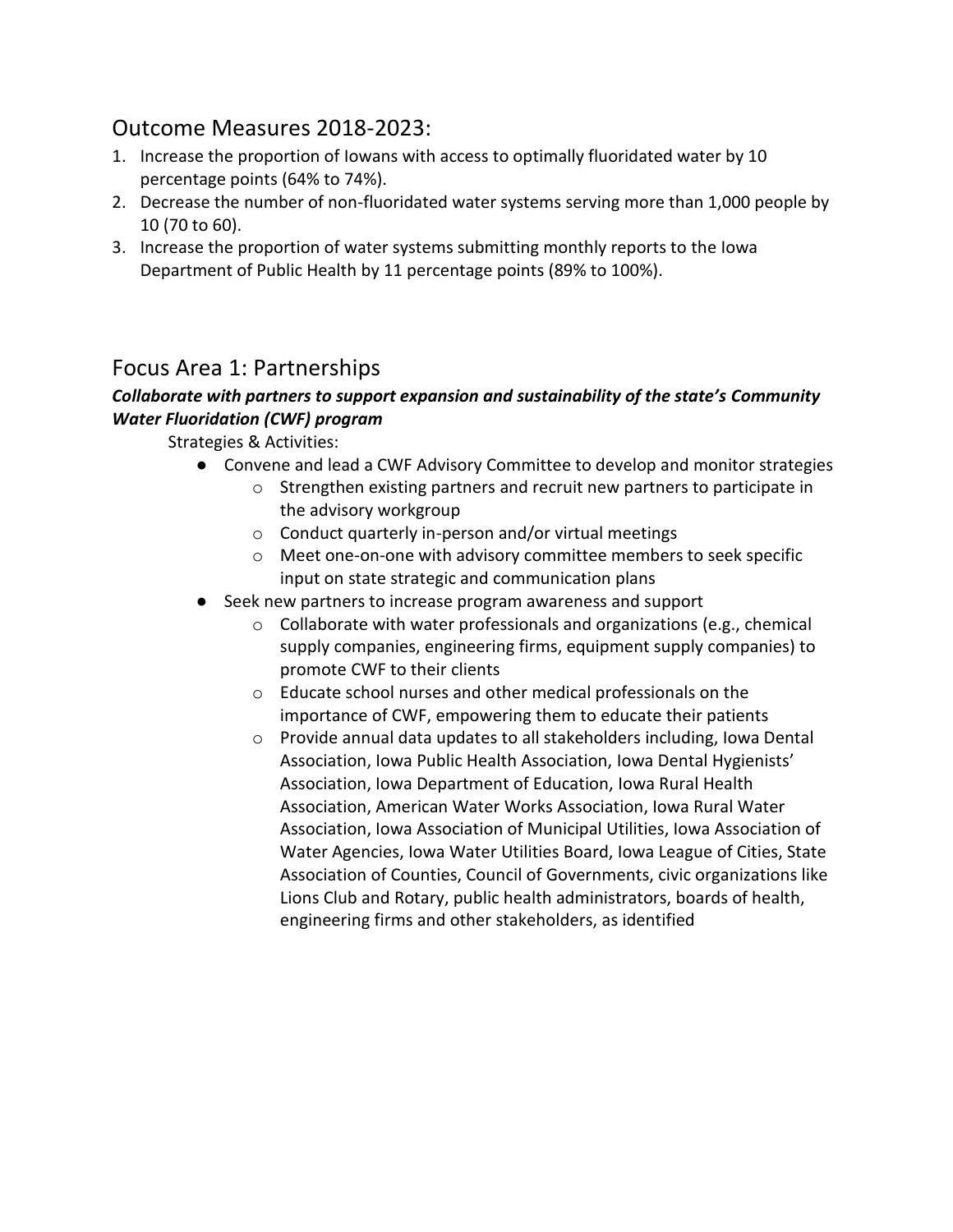## Focus Area 2: Data Collection and Reporting

#### *Implement a statewide system for CWF data collection and dissemination*

Strategies & Activities:

- Continually monitor statewide fluoride levels to achieve an optimal dosage of 0.7 mg/L or higher
	- o Investigate new data collection methods, including an online system with automatic input from Department of Natural Resources and/or water operators
	- o Collect Monthly Operating Reports and follow-up with water operators to ensure the Department of Public Health receives reports from all systems that are adjusting fluoride levels
	- o Input monthly data into the CDC Water Fluoridation Reporting System (WFRS)
	- o Collect monthly split sampling data from the State Hygienic Lab
- Conduct ongoing analysis and dissemination of fluoride data
	- o Create and disseminate annual census with fluoridation maps, to all stakeholders including water operators, city councils/water boards, dentists, policymakers, Department of Natural Resources, Advisory Committee, etc.
	- o Disseminate annual CDC awards to water operators and cities through local I-Smile and I-Smile Silver Coordinators and/or regional IA-American Water Works Association meetings
	- o Use data to monitor trends and track progress toward CDC, Healthy People 2020, and Healthy Iowans 2021 performance measures
	- o Develop new comparison data sets using WFRS, TAVConnect, Medicaid, and Dental Health Professional Shortage Area data to correlate fluoride levels with decay rates, poverty levels, and access to dental care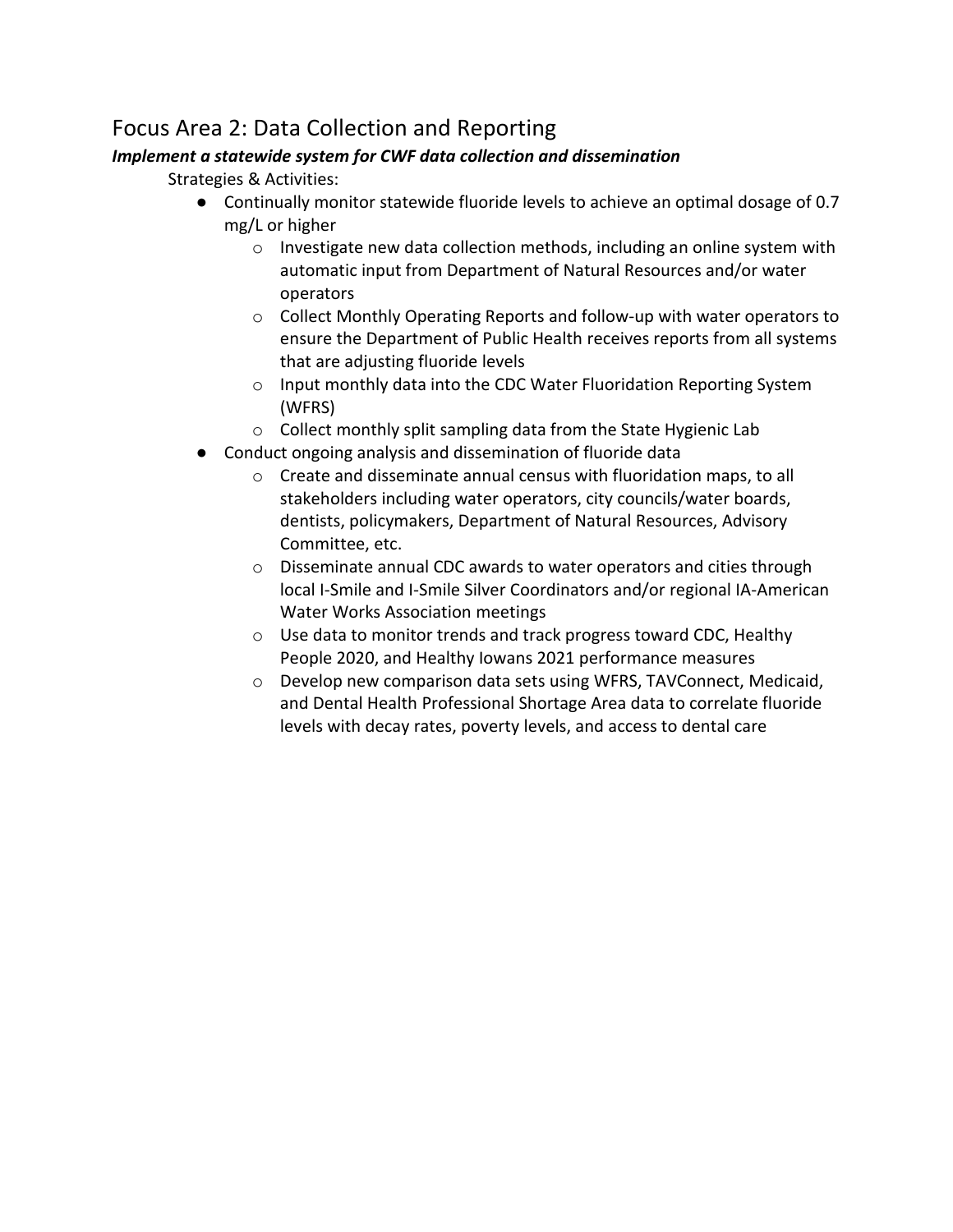## Focus Area 3: Communication & Policy

#### *Develop and implement communication strategies to change perception and increase awareness of the value of CWF*

- Strategies & Activities:
	- Evaluate existing educational materials for improvements
		- o Meet with Iowa Department of Public Health (IDPH) Communication Coordinator to review CWF communication materials and strategies, including fact sheets, banners, toolkits, etc.
		- o Conduct strategic planning session with CWF Advisory Committee for input on existing CWF outreach materials and seek ideas for new strategies
		- o Research CWF materials from other states using state oral health program websites, Association of State and Territorial Dental Directors (ASTDD) listserv, and other best practice documents
	- Develop and implement a five-year communication plan with new materials for a variety of stakeholders
		- o Use ASTDD communication plan template(s) to develop five-year and annual goals that will include new key messages, audiences, and dissemination channels
		- o Work with IDPH staff to ensure all materials meet oral health literacy and health equity goals
		- o Increase public awareness of IDPH as a valuable resources for fluoridation education and information
	- Monitor CWF communication plan for annual updates
		- o Meet annually with IDPH Communications Coordinator to review current materials
		- o Seek input from CWF Advisory Committee on current and new communication strategies
		- o Collect feedback on community needs related to CWF from I-Smile and I-Smile Silver Coordinators through quarterly meetings and site visits